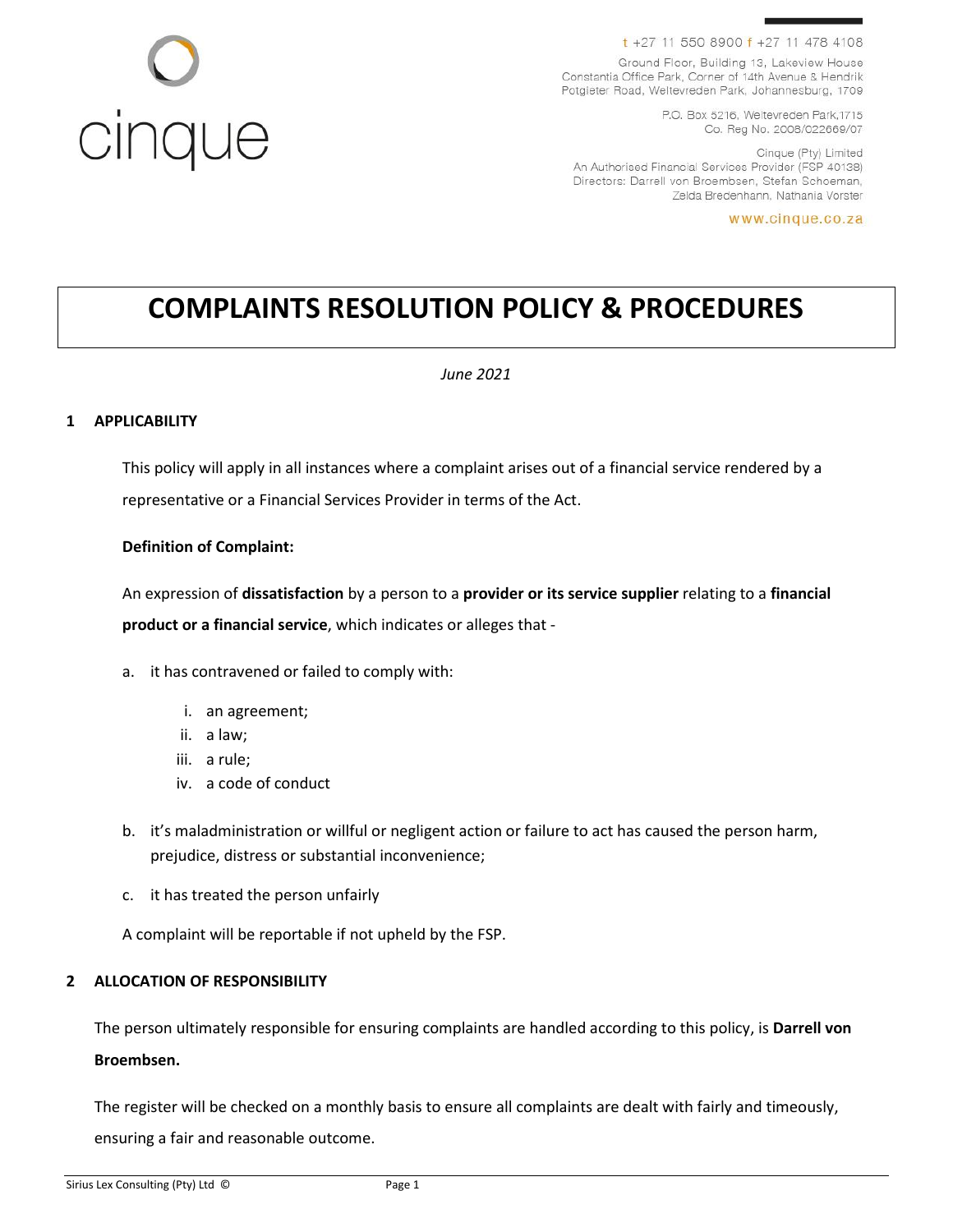### **3 REQUIREMENTS**

- Complaints must be lodged in writing
- The person responsible for complaints handling will then:
	- (a) Acknowledge receipt of complaint in writing, **as soon as reasonably possible** *(but at least within 2 weeks)***,** with contact references of the FSP
	- (b) Log complaints in the official complaints register of the FSP
	- (c) Take steps to investigate and respond promptly, follow principles of transparency, visibility, accessibility and fairness
	- (d) Escalate the complaint to the relevant KI where it cannot be resolved by the person responsible
	- (e) Communicate with the complainant during the investigation and when an outcome has been reached, at least within 6 weeks from date of receipt
	- (f) Log decisions and outcomes
	- (g) Provide feedback to management / Board of Directors / Compliance Team
	- (h) Escalate to the relevant Ombud where applicable
	- (i) Ensure fair treatment at all times
	- (j) Report to the Regulator where and when applicable
- Records of complaints must be kept for a minimum of 5 years
- Complaints to be categorised

### **4 CATEGORISATION OF COMPLAINTS**

4.1 Reportable complaints have to be categorized in accordance with the following minimum categories:

### 4.2 Complaints relating to -

- a. The design of a financial product or service, including fees, premiums or any other charges,
- b. The information provided to clients,
- c. Advice,
- d. The performance of the financial product or service,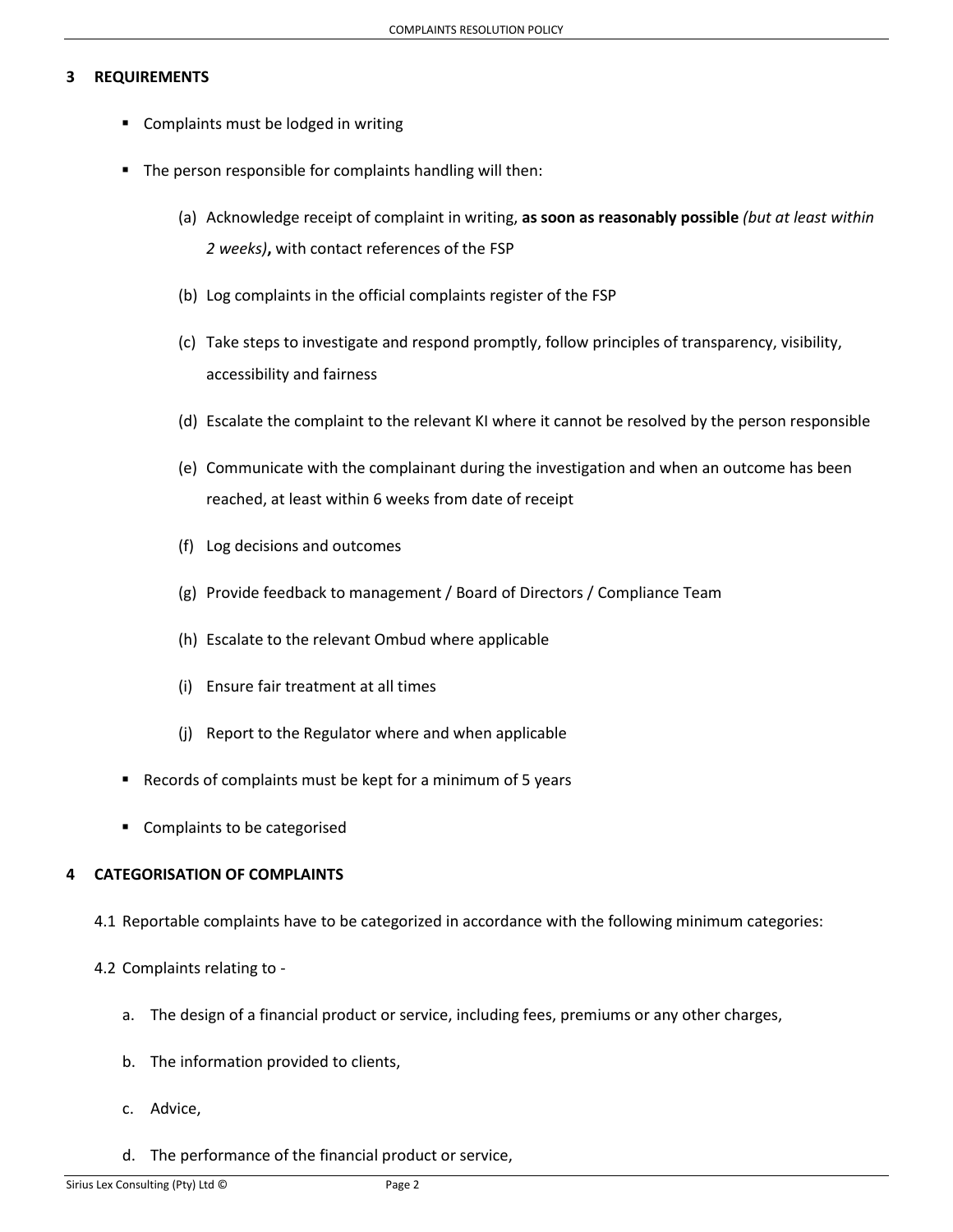- e. Service to clients, including premium collection or lapsing of a product,
- f. The financial product's accessibility, changes or switches, including complaints relating to redemption of investments
- g. Complaints handling,
- h. Insurance risk claims, including non-payment of claims,
- i. Other.
- 4.3 The FSP will also consider further categories if the business model requires more.
- 4.4 The FSP must categorise, record and report on reportable complaints per relevant category.
- 4.5 A policy for fair compensation of customers who have been financially prejudiced as a result of inappropriate advice provided by representatives will be implemented.
- 4.6 The FSP will regularly monitor the published decisions of the FAIS Ombud, guidance from the FSCA and other relevant information sources in relation to advice practices, to ensure that controls and practices in relation to the suitability of advice remains relevant and effective.

### **5 COMPLAINTS ESCALATION AND REVIEW**

- 5.1 When a complaint is received, it will be reviewed by the relevant representative;
- 5.2 A possible solution should be proposed to the complaints manager;
- 5.3 Where the complaint is complex or unusual, the complaints manager may refer to senior management for review;
- 5.4 Where no solution is possible, it has to be referred to the relevant Ombud the complaints manager should provide the relevant information to the client

### **6 OUTCOMES**

- 6.1 Where a compliant is upheld, the FSP should compensate the client without delay, at least within 5-10 business days;
- 6.2 Where a complaint is rejected, the FSP must provide the client with clear and adequate reasons for the decision, together with information for escalation of the complaint. This must be done within 5-10 business days from the date the decision was taken, but at least within 6 weeks from the date the complaint was received.

### **7 RECORDKEEPING, MONITORING AND ANALYSIS**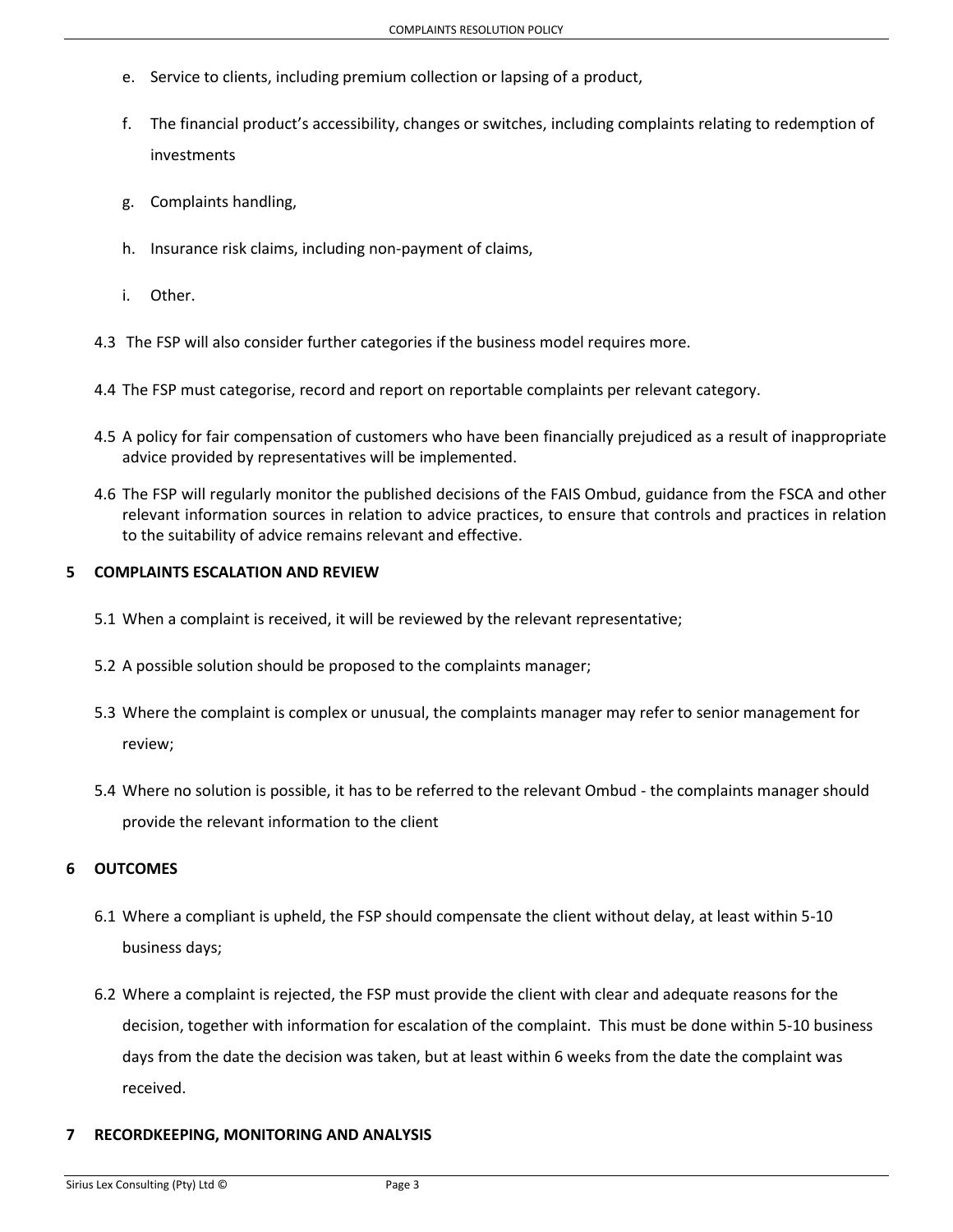- 7.1 Ensure accurate, efficient and secure recording pf complaints;
- 7.2 The following must be recorded:
	- 7.2.1 Details of complainant and subject of complaint;
	- 7.2.2 copies of relevant evidence, correspondence and decisions;
	- 7.2.3 complaint categorization;
	- 7.2.4 progress and status of complaint (including whether within or outside timelines)
- 7.3 Maintain the following data regarding reportable complaints:
	- 7.3.1 number of complaints received;
	- 7.3.2 number of complaints upheld;
	- 7.3.3 number of complaints rejected with reasons;
	- 7.3.4 number of complaints escalated internally;
	- 7.3.5 number of complaints referred to an Ombud (with outcome);
	- 7.3.6 number and amounts of compensation payments made;
	- 7.3.7 number and amounts of goodwill payments made;
	- 7.3.8 total number of complaints outstanding.
- 7.4 Complaints information must be scrutinized and analysed on an ongoing basis and used to to manage conduct risks, improve outcomes and prevent recurrences.
- 7.5 Process for reporting to the FSCA or management

### **8 COMMUNICATION WITH COMPLAINANTS**

- 8.1 Must be visible and transparent;
- 8.2 No charges to be imposed for complaints handling;
- 8.3 All communication in plain language;
- 8.4 Single point of contact where possible;
- 8.5 Disclose: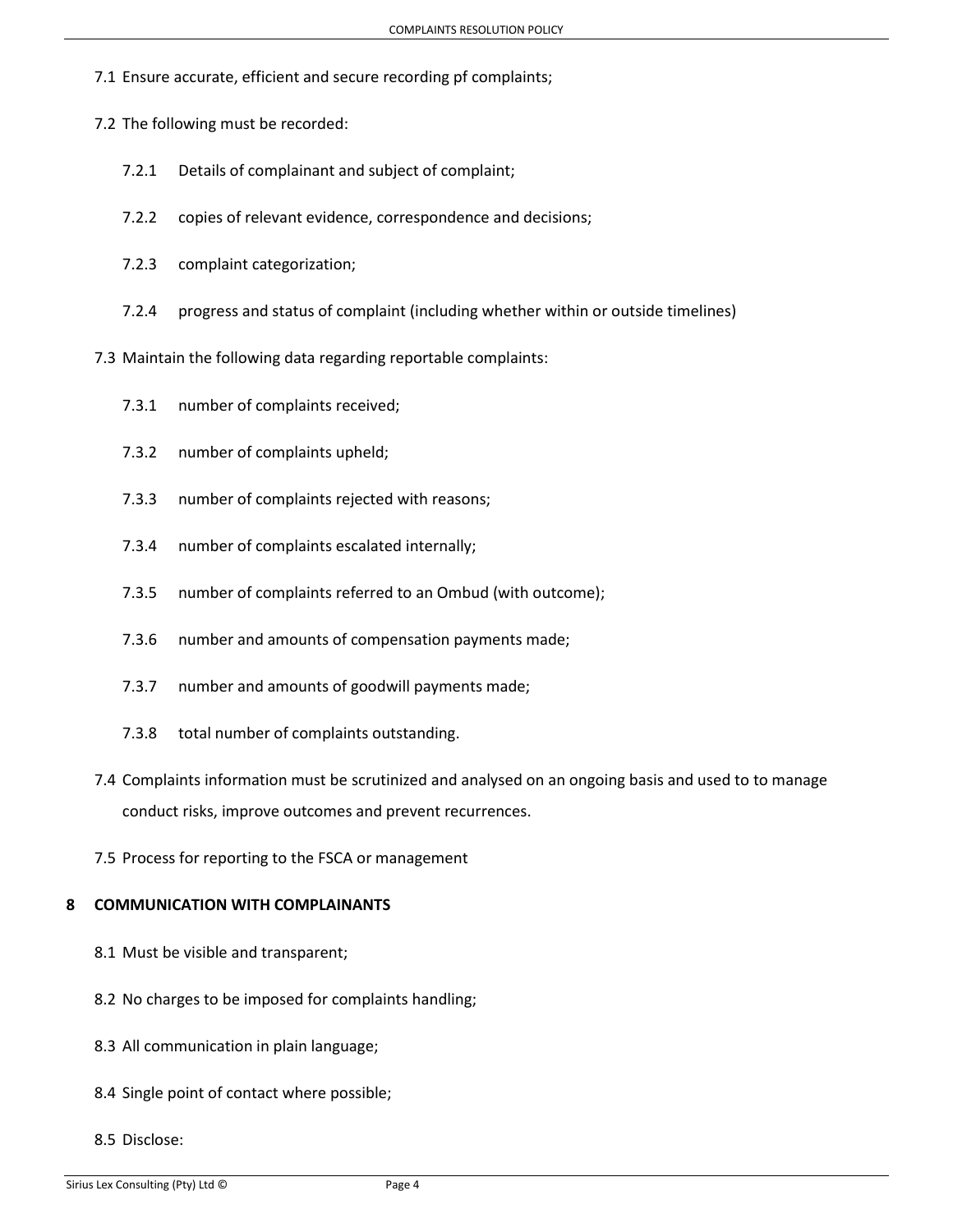- 8.5.1 Type of information required from the complainant;
- 8.5.2 How, where and to whom complaint to be submitted;
- 8.5.3 Expected turnaround times;
- 8.5.4 Any other relevant responsibilities of the complainant.
- 8.6 Acknowledge receipt within two weeks, and inform complainant of process, including:
	- 8.6.1 contact details of complaints handler;
	- 8.6.2 timelines for complaints handling;
	- 8.6.3 details for internal escalation;
	- 8.6.4 details of relevant Ombud;
	- 8.6.5 details of the duties of the FSP and rights of the complainant as set out in the rules of the relevant Ombud.
- 8.7 Complainants to be kept adequately informed of:
	- 8.7.1 Progress of complaint;
	- 8.7.2 Causes of any delays and revised timelines;
	- 8.7.3 The final decision in response to the complaint

### **9 GENERAL PRINCIPLES TO BE FOLLOWED**

Whenever a complaint arises out of a financial service rendered, a client will be required to lodge such complaint in writing and be submitted via the following e-mail address:

**E-mail: darrell@cinque.co.za**

- The client should also attach copies of relevant related information/documentation to the specific claim;
- Receipt of the complaint has to be acknowledged in writing;
- **■** The complaint should be forwarded to the relevant staff member depending on the type and seriousness of the complaint. Serious complaints should be handled by staff with adequate expertise;
- Internal follow up procedures are in place to ensure avoidance of occurrences giving rise to complaints and for improving our services;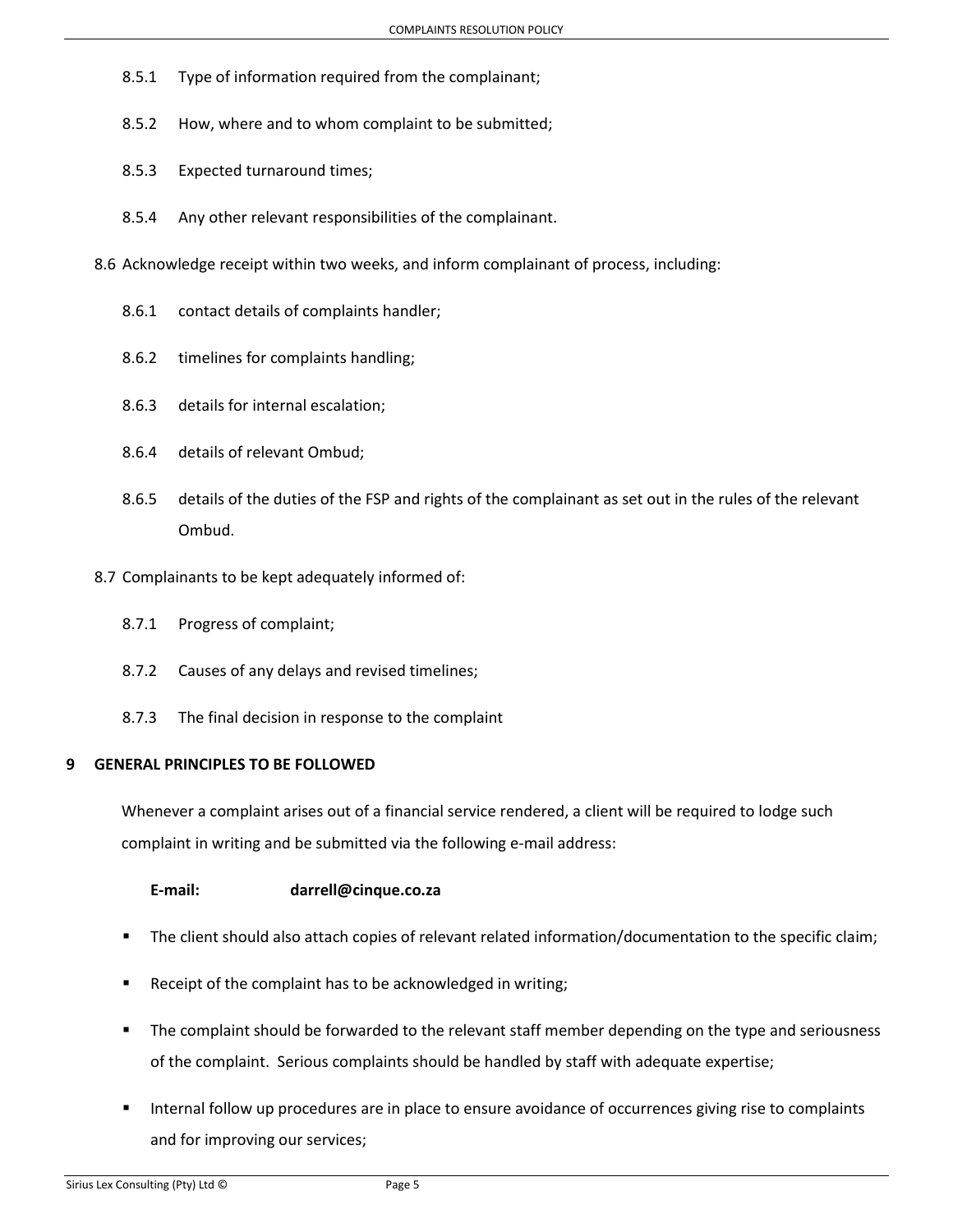- Each client has to be informed of the results of the investigation of the complaint **within 6 weeks** of receipt of the complaint;
- Where a complaint has been resolved in favour of the client, a full redress has to be offered to the client without delay;

### **10 CINQUE IS COMMITTED TO**

- 1.1.Resolving client complaints in a manner which we believe is fair to our clients, our business and our staff.
- 1.2.Ensuring that clients have full knowledge of the procedures established for internal resolution of their complaints, details of which will be given to them in writing.
- 1.3.Ensuring easy access to our complaints resolution facilities at any of our offices, or by way of post, telephone or email.
- 1.4.Employing and empowering properly trained people in our business to deal with complaints, as well as with the escalation of serious non-routine complaints.
- 1.5.Dealing with complaints in a timely and fair manner, with each complaint receiving proper consideration in a process that is managed appropriately and effectively.
- 1.6.Offering full and appropriate redress in all cases where a complaint is resolved in favour of a client.
- 1.7.Informing clients of their right to refer their complaints to the FAIS Ombud should a complaint not be resolved to their satisfaction within six weeks from the date on which the complaint is received.
- 1.8.Maintaining records of all complaints received for a period of 5 years, which will specify whether or not complaints were resolved.
- 1.9.Implementing follow-up procedures to:
	- 1.9.1.Ensure the avoidance of occurrences giving rise to complaints and
	- 1.9.2.Improve services and complaint systems and procedures where necessary

### **11 FAIS OMBUD**

If a complaint has not been resolved within **6 weeks** by **Cinque**, or where the complaint has been dismissed or where the client is not satisfied with the results of the investigation into the complaint, the client may, **within 6 months**, refer the complaint to the FAIS Ombudsman whose details is as follow:

The FAIS Ombudsman's Contact details: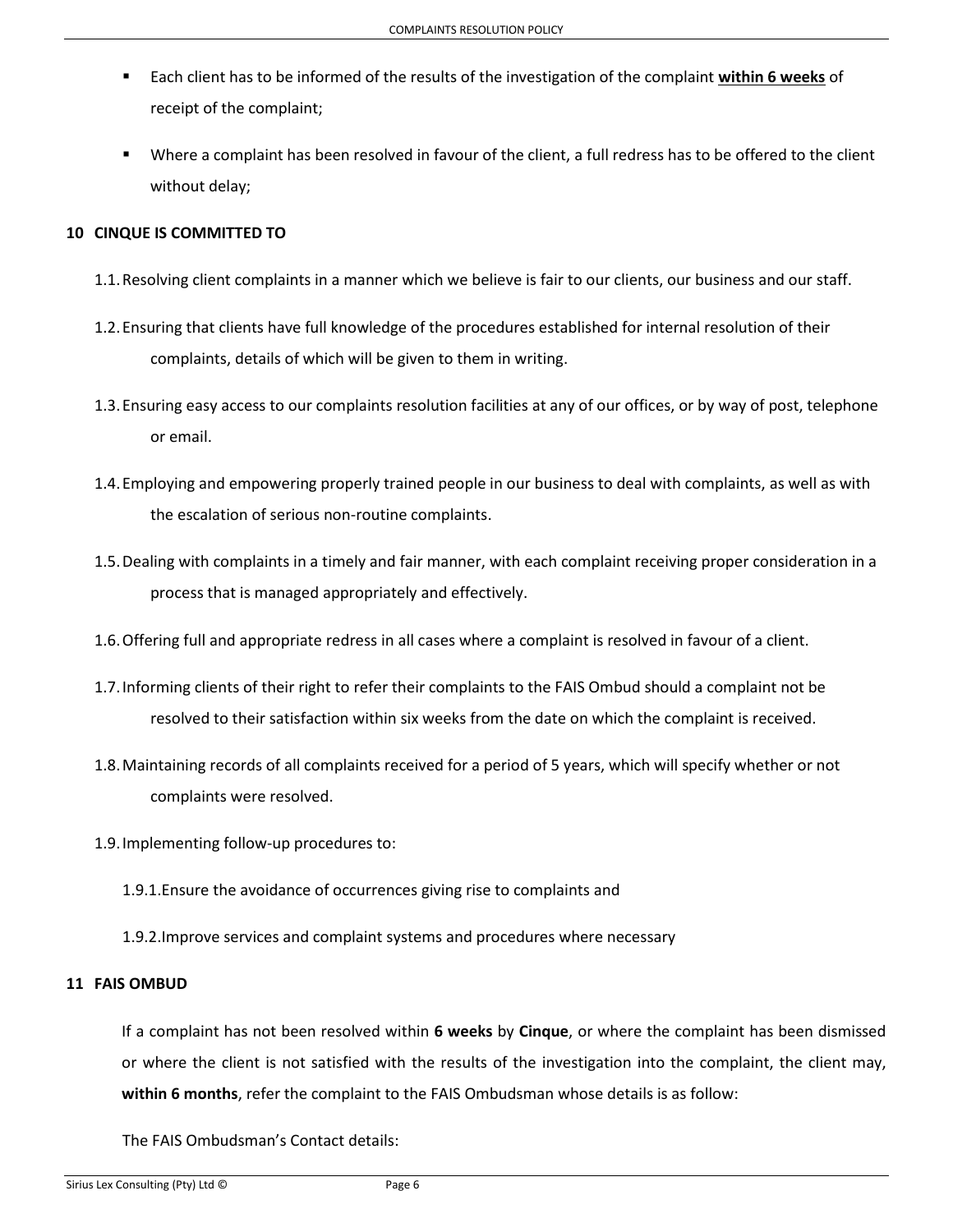Physical address: Kasteel Park Office Park

Orange Building, 2<sup>nd</sup> Floor

Cnr of Nossob and Jochemus Streets

Erasmuskloof, Pretoria

- ✓ Phone: 012 762 5000 / 012 470 9080
- ✓ Fax: 012 348 3447 / 012 470 9097
- ✓ Postal Address: P.O. Box 74571, Lynwood Ridge, 0040
- ✓ Website: [www.faisombud.co.za](http://www.faisombud.co.za/)
- ✓ Enquiries on status of complaints**:** [enquiries@faisombud.co.za](mailto:enquiries@faisombud.co.za)
- ✓ Anonymous Fraud Hotline : 080 111 6666
- The Ombudsman will decline to investigate a complaint if a period of more than 3 years has expired since the act or omission which resulted in the complaint, or 3 years since the complainant became aware of the occurrence of such an act / omission;
- The Ombudsman will decline to investigate a complaint, if proceedings have been instituted by the complainant in any court relating to the complaint;
- **•** The Ombudsman may decline to investigate a complaint if there is reasonable grounds to believe that a more appropriate dispute resolution process is available or in cases where it will be more appropriate to deal with the complaint in Court;
- The Ombudsman will only proceed to investigate a complaint if it has informed every other interested party of the receipt of such complaint, has provided particulars of such complaint to those parties and has provided those parties with the opportunity to respond;
- The Ombudsman may follow and implement any procedure which it deem fit and may allow any party the right of legal representation;
- The Ombudsman may make recommendations to the parties and if accepted by the parties, such recommendation will have the effect of a final determination;